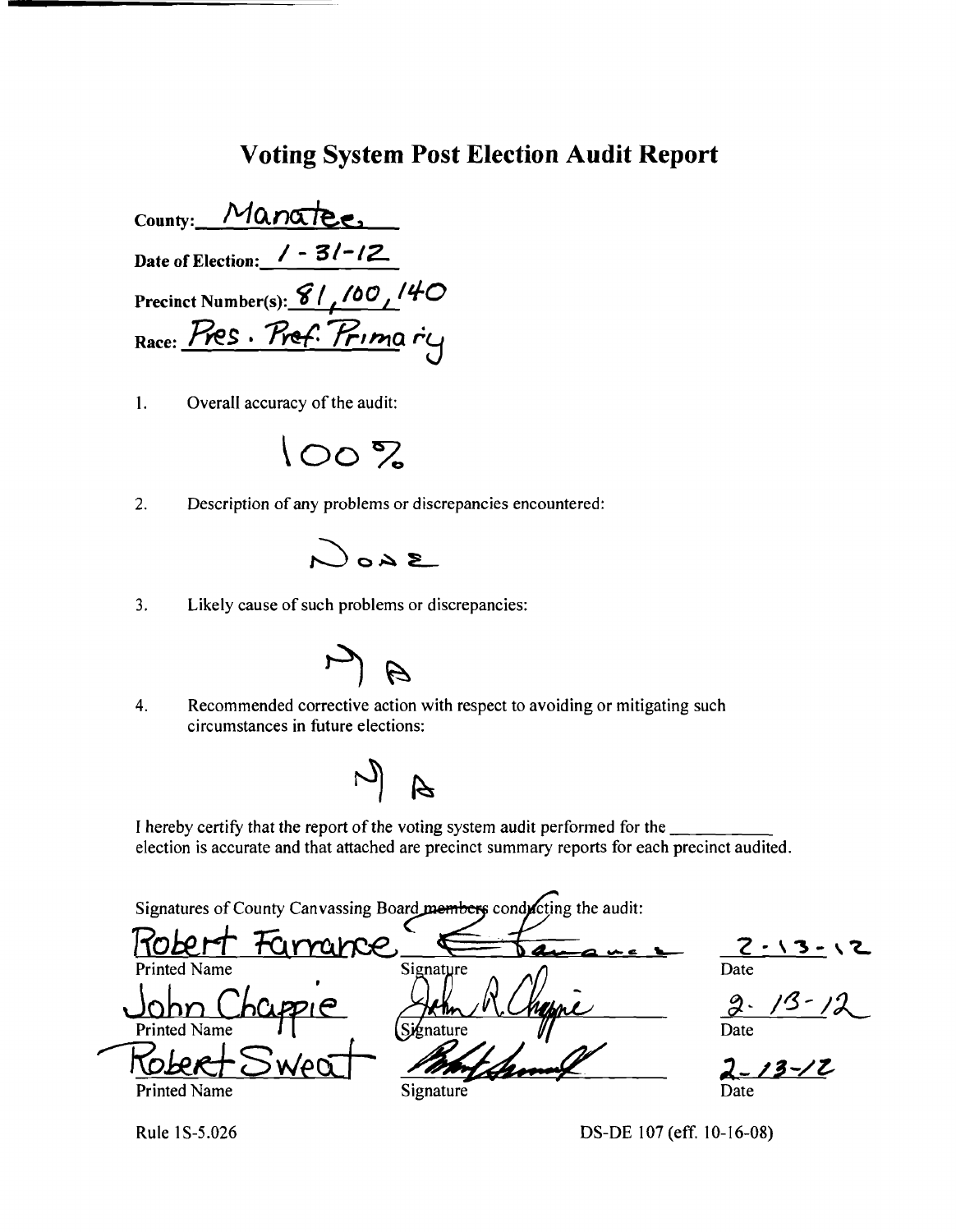# **Precinct Summary**

Race Audited: <u>Presidential Preferrence</u> Primary Precinct Number: *\_\_*I \_

| Candidate Name or Issue Choice     | Voting System<br>Total | Manual Public<br><b>Tally Total</b> | Difference $(+ or -)$ |
|------------------------------------|------------------------|-------------------------------------|-----------------------|
| <u>Bachmann</u><br><u>I Chelre</u> |                        |                                     |                       |
| <u>crman</u><br>$\sqrt{2}$         |                        |                                     |                       |
| $\mathcal{Q}$ in grich             |                        |                                     |                       |
| Isn <u>ic</u> on                   |                        | $\bar{z}$                           |                       |
| <u>UMS</u> M                       |                        |                                     |                       |
| cm<br>'au                          |                        |                                     |                       |
| C K<br>erry                        |                        |                                     |                       |
| íomney                             |                        |                                     |                       |
| Santorum<br><b>icl&lt;</b>         |                        |                                     |                       |
|                                    |                        |                                     |                       |
|                                    |                        |                                     |                       |
|                                    |                        |                                     |                       |
|                                    |                        |                                     |                       |
|                                    |                        |                                     |                       |
|                                    |                        |                                     |                       |
|                                    |                        |                                     |                       |

(Attach a separate Precinct Summary for each precinct audited.)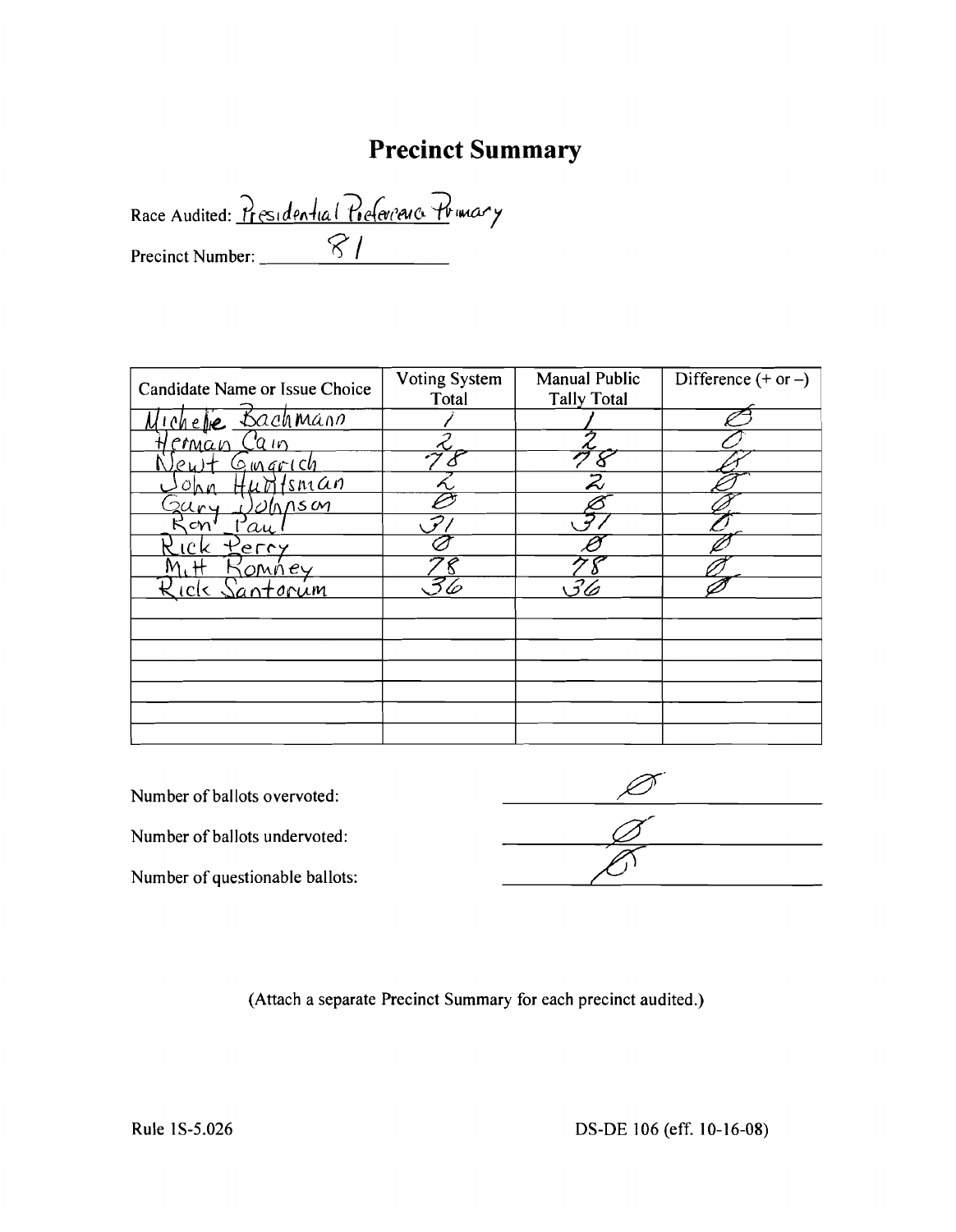| County: <i>Wanatee</i>            |    |
|-----------------------------------|----|
| Date of Election: $1 - 31 - 2012$ |    |
| <b>Precinct Number:</b>           | 81 |

 $\Lambda$ 

 $\mathbf{I}$ 

Race: Presidential Preference Primary

### **Audit Team Worksheet Marksense Ballots**

|                            | <b>Manual Audit Tally</b> |                          |               |                         |                 |  |
|----------------------------|---------------------------|--------------------------|---------------|-------------------------|-----------------|--|
| <b>Candidate or Issue</b>  | <b>Early Voting (EV)</b>  | <b>Election Day (ED)</b> | Absentee (AB) | <b>Provisional (PV)</b> | <b>Totals</b>   |  |
| Michale Bachmann           |                           |                          |               |                         |                 |  |
| Herman Cain                | $\mathscr{B}$             |                          | ∽             |                         |                 |  |
| Newt Ginarich              |                           | 33                       |               |                         |                 |  |
| <u>Jon Huntsman</u>        | Ĥ                         |                          |               |                         |                 |  |
| Gary Johnson               | P                         |                          |               |                         | Ð               |  |
| <u>Kon Paul</u>            |                           |                          |               |                         | $\mathcal{Z}_1$ |  |
| Kick Perry                 | $\mathscr{L}$             |                          |               |                         | B               |  |
| <b>Write-in Candidates</b> |                           |                          |               |                         | $\mathscr{I}$   |  |
| <b>Overvotes</b>           |                           |                          |               |                         | $\mathscr{L}$   |  |
| <b>Undervotes</b>          |                           |                          |               |                         |                 |  |
| Questionable               |                           |                          |               |                         | Ü               |  |

**Audit Team Members:** 

<u>Michelle</u> A.  $K(\rho)$ Printed Name

Laura M. Panico

Printed Name

Muhille G. Kipp

Signature

 $\frac{2.73.72}{\text{Date}}$  $\overline{Date}$ 

Rule 1S-5.026

DS-DE 105B (eff. 10-16-08)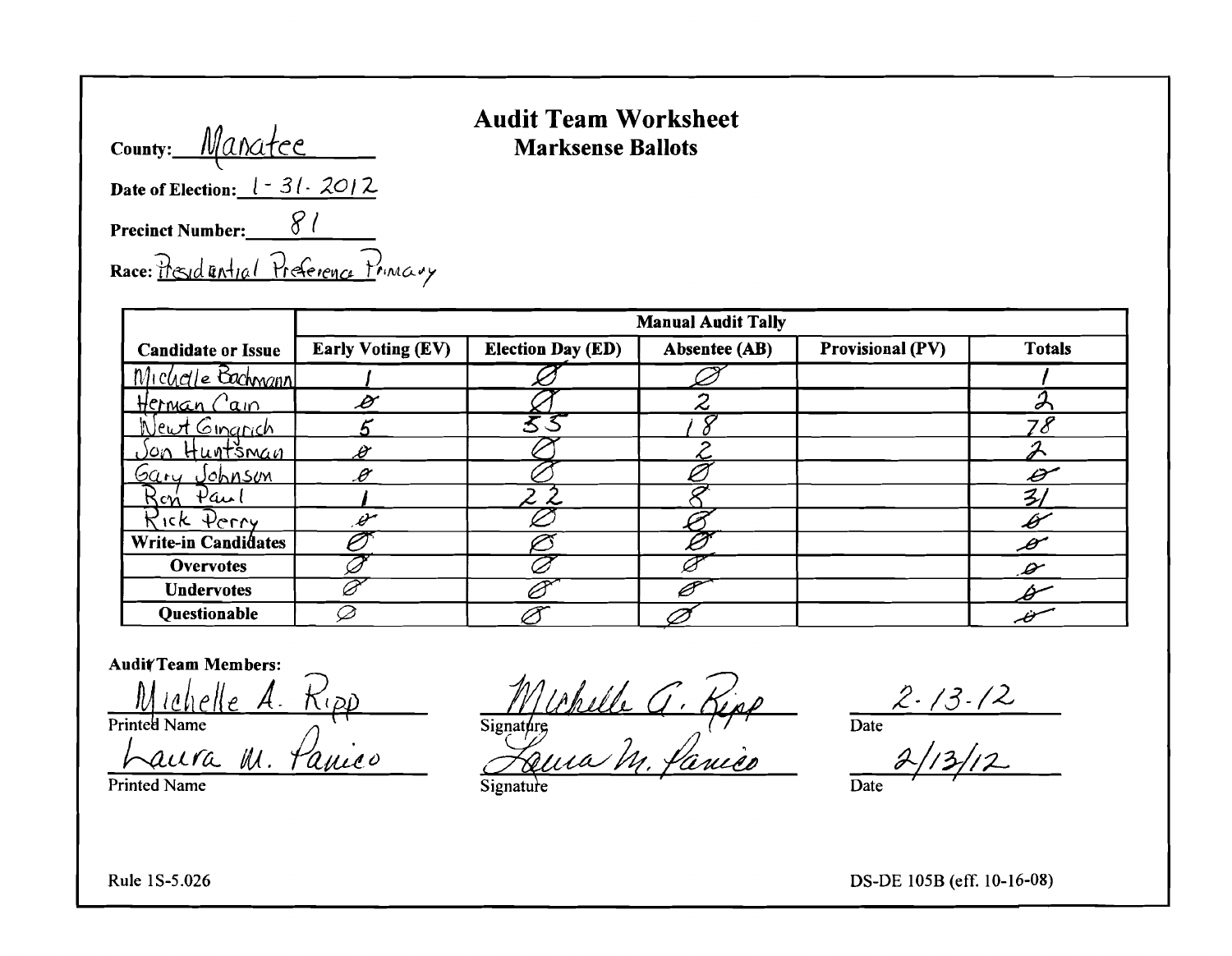|  | <b>Audit Team Worksheet</b> |  |
|--|-----------------------------|--|
|  | <b>Marksense Ballots</b>    |  |

| County: Manatre                                              |
|--------------------------------------------------------------|
| Date of Election: $\frac{1}{2} - \frac{2}{5} - \frac{2}{12}$ |
| Precinct Number: 81                                          |
| Race: trasidential Protocona Primary #2                      |

|                            | <b>Manual Audit Tally</b> |                                                       |                                                  |                         |               |  |
|----------------------------|---------------------------|-------------------------------------------------------|--------------------------------------------------|-------------------------|---------------|--|
| <b>Candidate or Issue</b>  | <b>Early Voting (EV)</b>  | <b>Election Day (ED)</b>                              | Absentee (AB)                                    | <b>Provisional (PV)</b> | <b>Totals</b> |  |
| Kanney                     |                           | 76                                                    | $\overline{\mathcal{Z}}\ \overline{\mathcal{Z}}$ |                         | ラヌ            |  |
| Rick Santorum              |                           | $\boldsymbol{\mathcal{Z}}$ $\boldsymbol{\mathcal{S}}$ |                                                  |                         | 36            |  |
|                            |                           |                                                       |                                                  |                         |               |  |
|                            |                           |                                                       |                                                  |                         |               |  |
|                            |                           |                                                       |                                                  |                         |               |  |
|                            |                           |                                                       |                                                  |                         |               |  |
|                            |                           |                                                       |                                                  |                         |               |  |
| <b>Write-in Candidates</b> |                           |                                                       |                                                  |                         | ملاحم         |  |
| <b>Overvotes</b>           |                           |                                                       |                                                  |                         | Q             |  |
| <b>Undervotes</b>          |                           |                                                       |                                                  |                         | O             |  |
| Questionable               |                           |                                                       |                                                  |                         |               |  |

#### **Audit Team Members:**

Printed Name

A. Kipp<br>M. Panico Jaura

Printed Name

Signature a. Repp

 $\frac{2.13.12}{2.13.12}$ 

 $\mathbf{V}$ 

Date

Signature

DS-DE 105B (eff. 10-16-08)

Rule 1S-5.026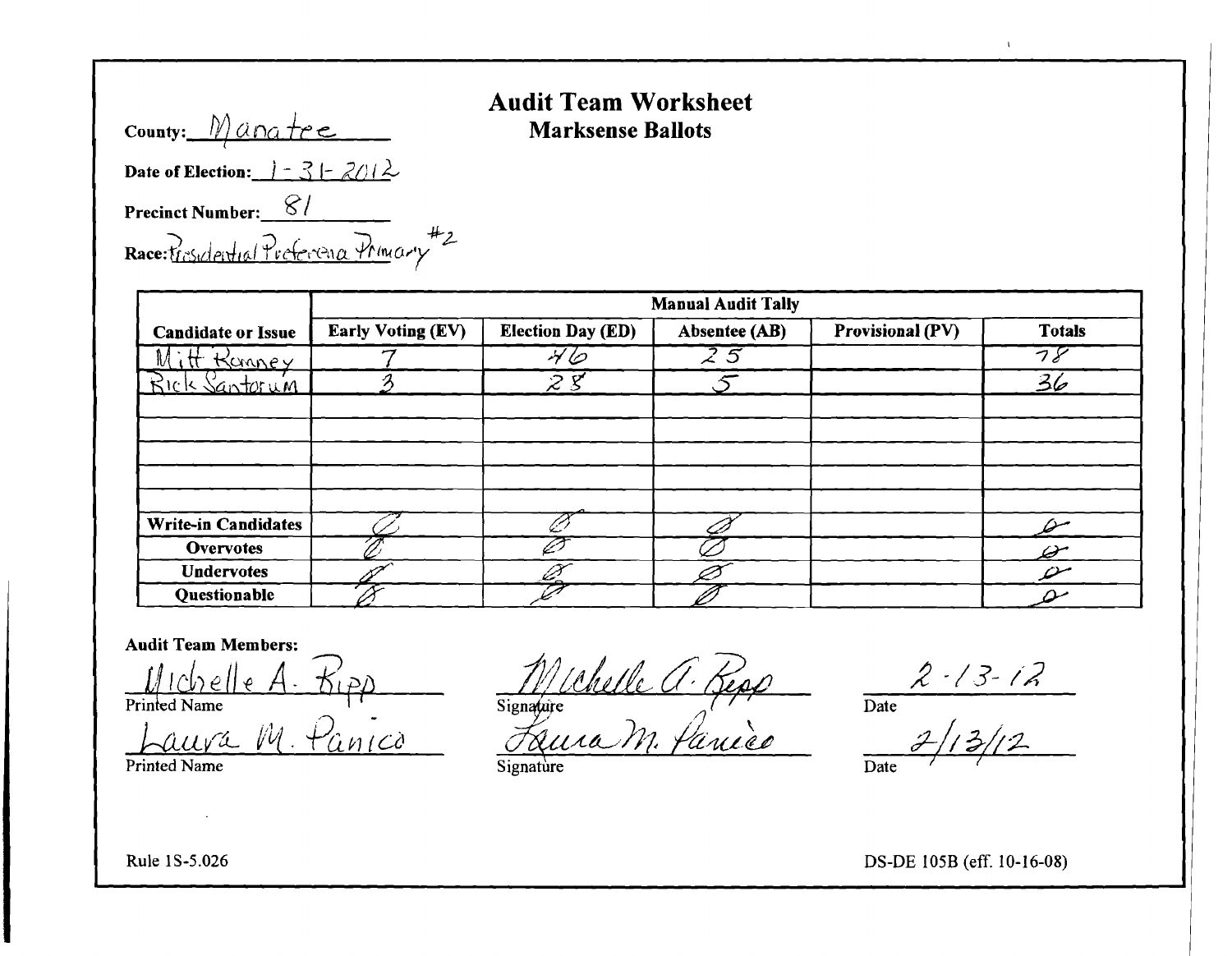# **Audit Team Worksheet**

County: Maratee Date of Election: <u>JanuaRy</u> 31, 2012

Precinct Number:  $\frac{8}{9}$ 

Race: Presidentic

|                           | <b>Manual Audit Tally</b> |                          |                         |               |  |
|---------------------------|---------------------------|--------------------------|-------------------------|---------------|--|
| <b>Candidate or Issue</b> | <b>Early Voting (EV)</b>  | <b>Election Day (ED)</b> | <b>Provisional (PV)</b> | <b>Totals</b> |  |
| Sachmann                  |                           |                          |                         |               |  |
|                           |                           |                          |                         |               |  |
| `narich                   |                           |                          |                         | Z.            |  |
| tsman                     |                           |                          |                         |               |  |
| mosan                     |                           |                          |                         |               |  |
| كتن                       |                           |                          |                         |               |  |
| 'err                      |                           |                          |                         |               |  |
| vernmal                   |                           |                          |                         |               |  |
| antorvin                  |                           |                          |                         |               |  |
| Write-in Candidates       |                           |                          |                         |               |  |
| <b>Undervotes</b>         |                           |                          |                         |               |  |

Audit Team Members:

Audit Team Members:<br>
Sharan A. Stief<br>
Printed Name Signature 2000 2000 Date Date ----=.;..~\ l~\ \ p~J~~~I....:.l\_\_- ~f *4zptv* Date

Rule 1S-5.026 DS-DE 105A (eff. 10-16-08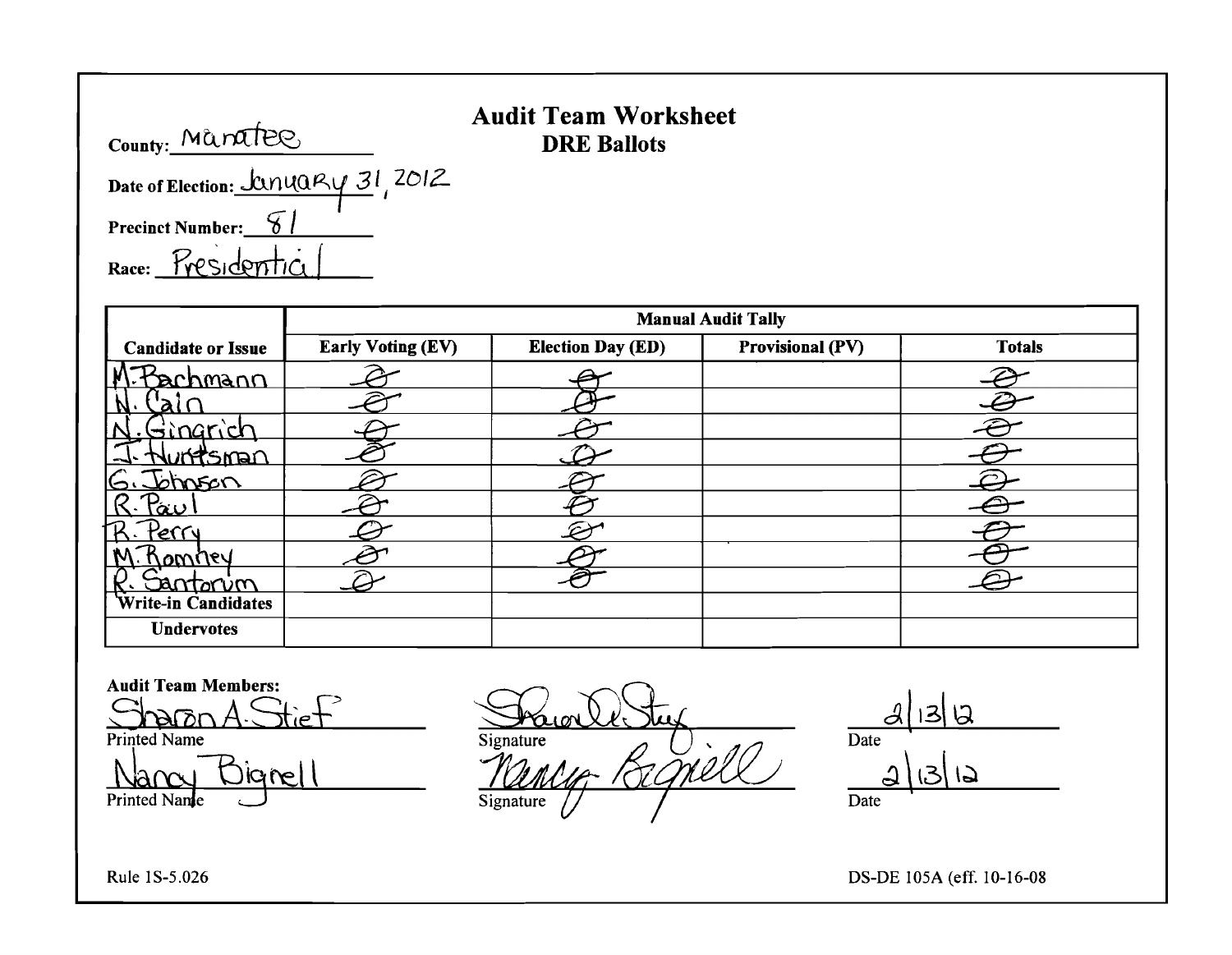|                                               | <b>Election Summary Report</b><br><b>Presidential Preference Primary</b><br>Manatee County, Florida<br>January 31, 2012<br>Summary For PCT 81 / Christ United Methodist Church, All Counters, All Races |          |    |                                           |                | Date:02/13/12<br>Time:09:18:01<br>Page:1 of 1 |
|-----------------------------------------------|---------------------------------------------------------------------------------------------------------------------------------------------------------------------------------------------------------|----------|----|-------------------------------------------|----------------|-----------------------------------------------|
| Registered Voters 770 - Cards Cast 228 29.61% |                                                                                                                                                                                                         |          |    | Num. Report Precinct 1 - Num. Reporting 1 |                | 100.00%                                       |
| Republican Candidates                         | <b>REP</b>                                                                                                                                                                                              |          |    |                                           |                |                                               |
|                                               | Precincts                                                                                                                                                                                               | Absentee | EV | <b>PROV</b>                               | Total          |                                               |
| <b>Number of Precincts</b>                    |                                                                                                                                                                                                         |          |    |                                           |                |                                               |
| <b>Precincts Reporting</b>                    |                                                                                                                                                                                                         |          |    |                                           |                | 100.0 %                                       |
| <b>Total Votes</b>                            | 151                                                                                                                                                                                                     | 60       |    |                                           | 228            |                                               |
| Times Blank Voted                             |                                                                                                                                                                                                         |          |    |                                           |                |                                               |
| <b>Times Over Voted</b>                       |                                                                                                                                                                                                         |          |    |                                           |                |                                               |
| Number Of Under Votes                         |                                                                                                                                                                                                         |          |    |                                           |                |                                               |
| Michele Bachmann                              | n                                                                                                                                                                                                       | O        |    | O                                         |                | 0.44%                                         |
| Herman Cain                                   |                                                                                                                                                                                                         |          |    |                                           |                | 0.88%                                         |
| Newt Gingrich                                 | 55                                                                                                                                                                                                      | 18       |    |                                           | 78             | 34.21%                                        |
| Jon Huntsman                                  |                                                                                                                                                                                                         |          |    |                                           | $\overline{c}$ | 0.88%                                         |
| Gary Johnson                                  |                                                                                                                                                                                                         |          |    |                                           | 0              | $0.00\%$                                      |
| Ron Paul                                      | 22                                                                                                                                                                                                      |          |    |                                           | 31             | 13.60%                                        |
| <b>Rick Perry</b>                             | $\bf{0}$                                                                                                                                                                                                |          |    |                                           | $\bf{0}$       | $0.00\%$                                      |
| Mitt Romney                                   | 46                                                                                                                                                                                                      | 25       |    |                                           | 78             | 34.21%                                        |
| Rick Santorum<br><u>प्राप्तावरूप स्थापि</u>   | 28                                                                                                                                                                                                      |          |    |                                           | 36             | 15.79%                                        |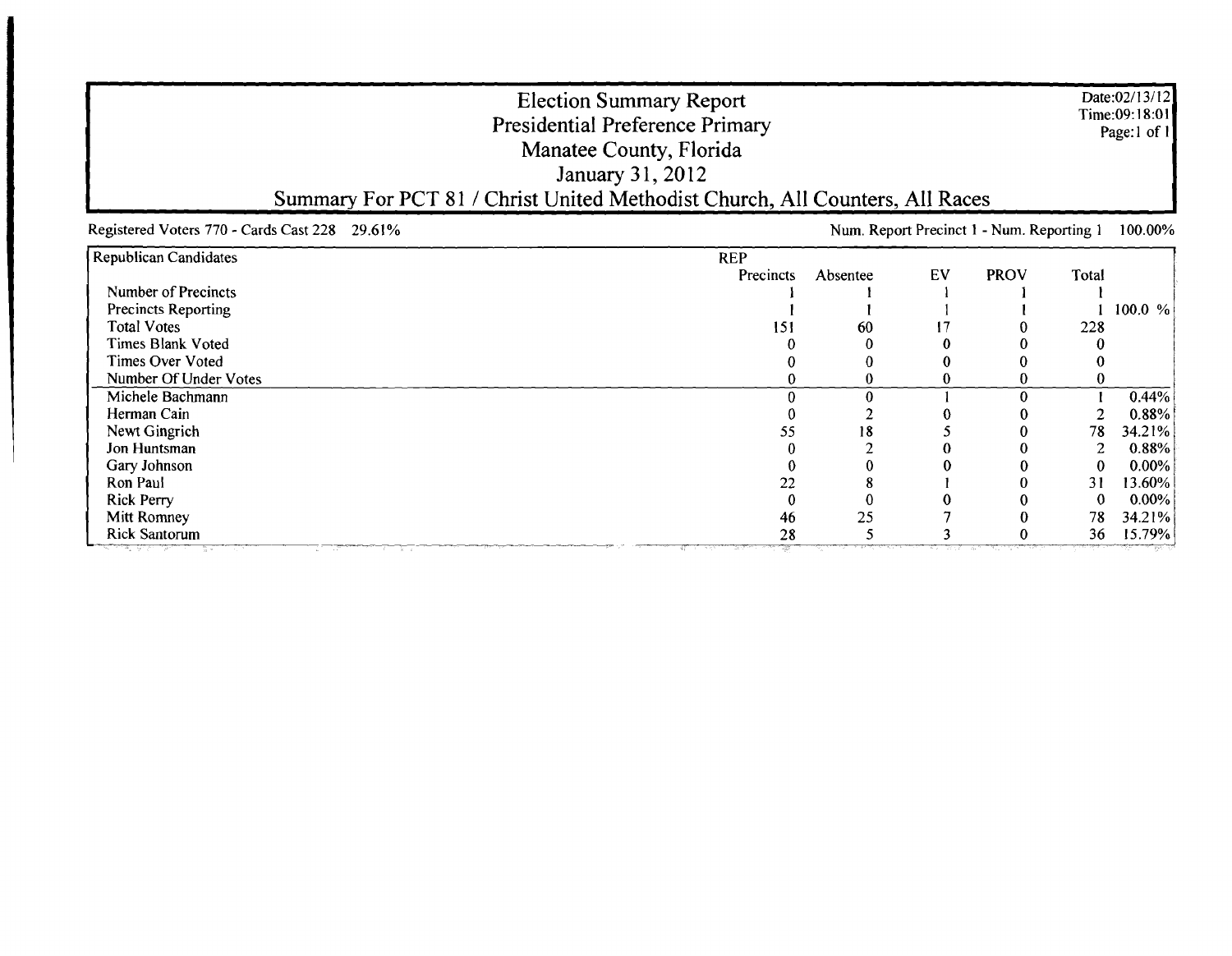# **Precinct Summary**

Race Audited: Presidential Preference Primary Precinct Number: <u>IOO</u>

| Candidate Name or Issue Choice | Voting System<br>Total | Manual Public<br><b>Tally Total</b> | Difference $(+ or -)$ |
|--------------------------------|------------------------|-------------------------------------|-----------------------|
| Tehele Bachmann                |                        |                                     |                       |
| lernan<br>LV.                  |                        |                                     |                       |
| onarich                        |                        |                                     |                       |
| witsman                        |                        |                                     |                       |
| <b>DASCM</b><br>يحلاب<br>Ø     |                        |                                     |                       |
| <u>a</u> u                     |                        |                                     |                       |
| r 1<br>'e                      |                        |                                     |                       |
| <u>'Omner</u>                  |                        |                                     |                       |
| artorum                        |                        |                                     |                       |
|                                |                        |                                     |                       |
|                                |                        |                                     |                       |
|                                |                        |                                     |                       |
|                                |                        |                                     |                       |
|                                |                        |                                     |                       |
|                                |                        |                                     |                       |
|                                |                        |                                     |                       |

| Number of ballots overvoted:    |  |
|---------------------------------|--|
| Number of ballots undervoted:   |  |
| Number of questionable ballots: |  |
|                                 |  |

(Attach a separate Precinct Summary for each precinct audited.)

Rule 1S-5.026 DS-DE 106 (eff. 10-16-08)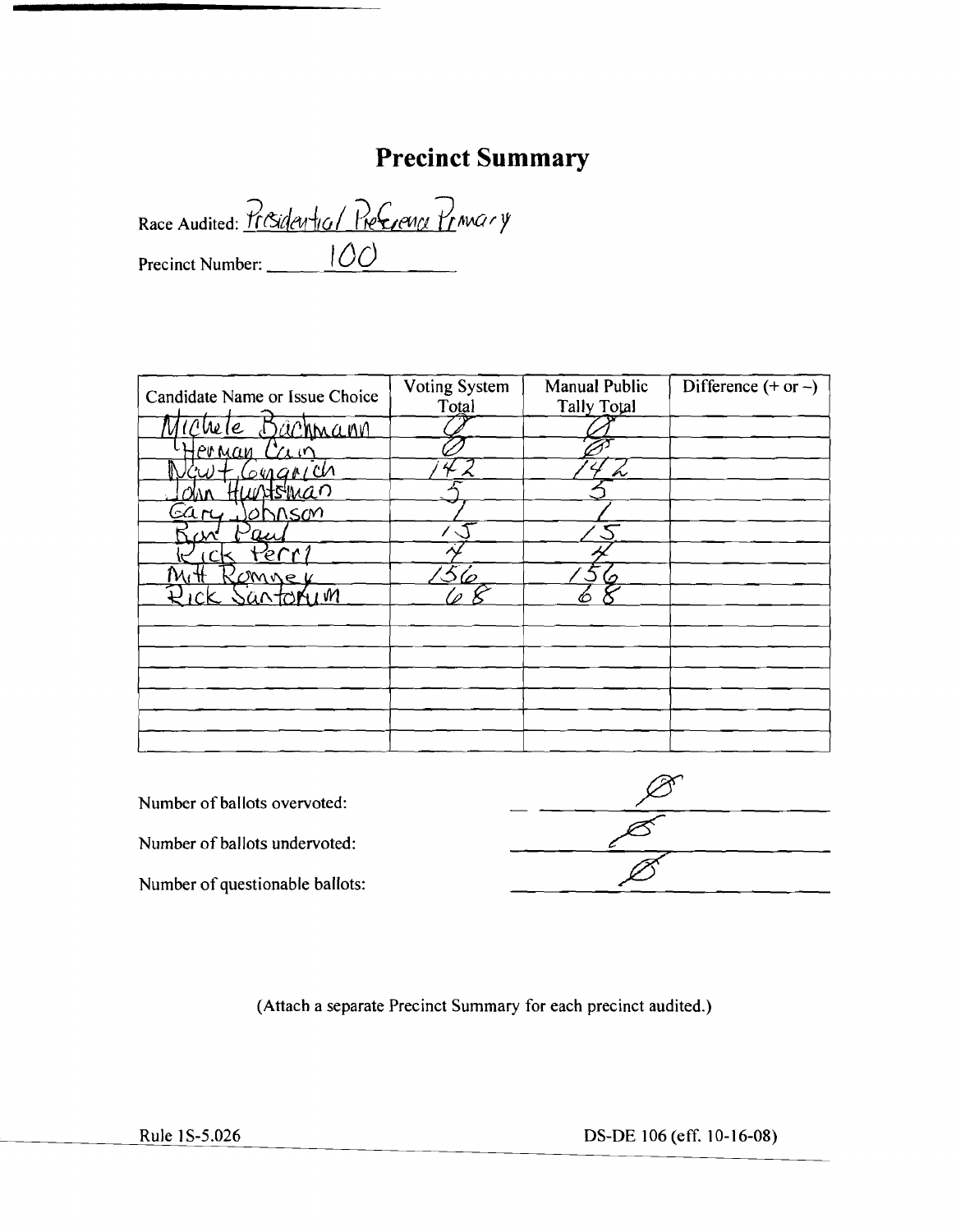| county: Manatee                   |                                        |  |
|-----------------------------------|----------------------------------------|--|
|                                   | Date of Election: $\frac{1}{3}$ . 2012 |  |
| <b>Precinct Number:</b> $\bigcup$ |                                        |  |
|                                   | Race: Presidential Preference Princing |  |

### **Audit Team Worksheet Marksense Ballots**

|                                            | <b>Manual Audit Tally</b> |                          |                          |                         |               |  |  |
|--------------------------------------------|---------------------------|--------------------------|--------------------------|-------------------------|---------------|--|--|
| <b>Candidate or Issue</b>                  | <b>Early Voting (EV)</b>  | <b>Election Day (ED)</b> | Absentee (AB)            | <b>Provisional (PV)</b> | <b>Totals</b> |  |  |
| Michele Badmann                            |                           |                          | $\overline{\mathscr{B}}$ |                         |               |  |  |
| Herman Cain                                |                           |                          | Ð                        |                         |               |  |  |
| Newt Gingrich                              |                           | Z                        | 30                       |                         |               |  |  |
| <u>Schn Huntsman</u>                       |                           |                          | グ                        |                         |               |  |  |
| <u>Gary Schnson</u>                        |                           |                          | $\mathscr{C}$            |                         |               |  |  |
| Ker<br>$\mathcal{V}\mathcal{C}\mathcal{W}$ |                           |                          |                          |                         |               |  |  |
| $4$ Crry<br>rek.                           |                           |                          |                          |                         |               |  |  |
| <b>Write-in Candidates</b>                 |                           |                          |                          |                         |               |  |  |
| <b>Overvotes</b>                           |                           |                          |                          |                         |               |  |  |
| <b>Undervotes</b>                          |                           |                          |                          |                         |               |  |  |
| Questionable                               |                           |                          |                          |                         |               |  |  |

#### **Audit Team Members:**

Printed Name

Laura M. Panico

Signature A 540

 $\overline{\text{Date}}$ 

 $\mathbf{r}$ 

 $\frac{2 - 13 - 12}{\frac{2 - 13 - 12}{2}}$  $\overline{Date}$ 

Signature

Rule 1S-5.026

Printed Name

DS-DE 105B (eff. 10-16-08)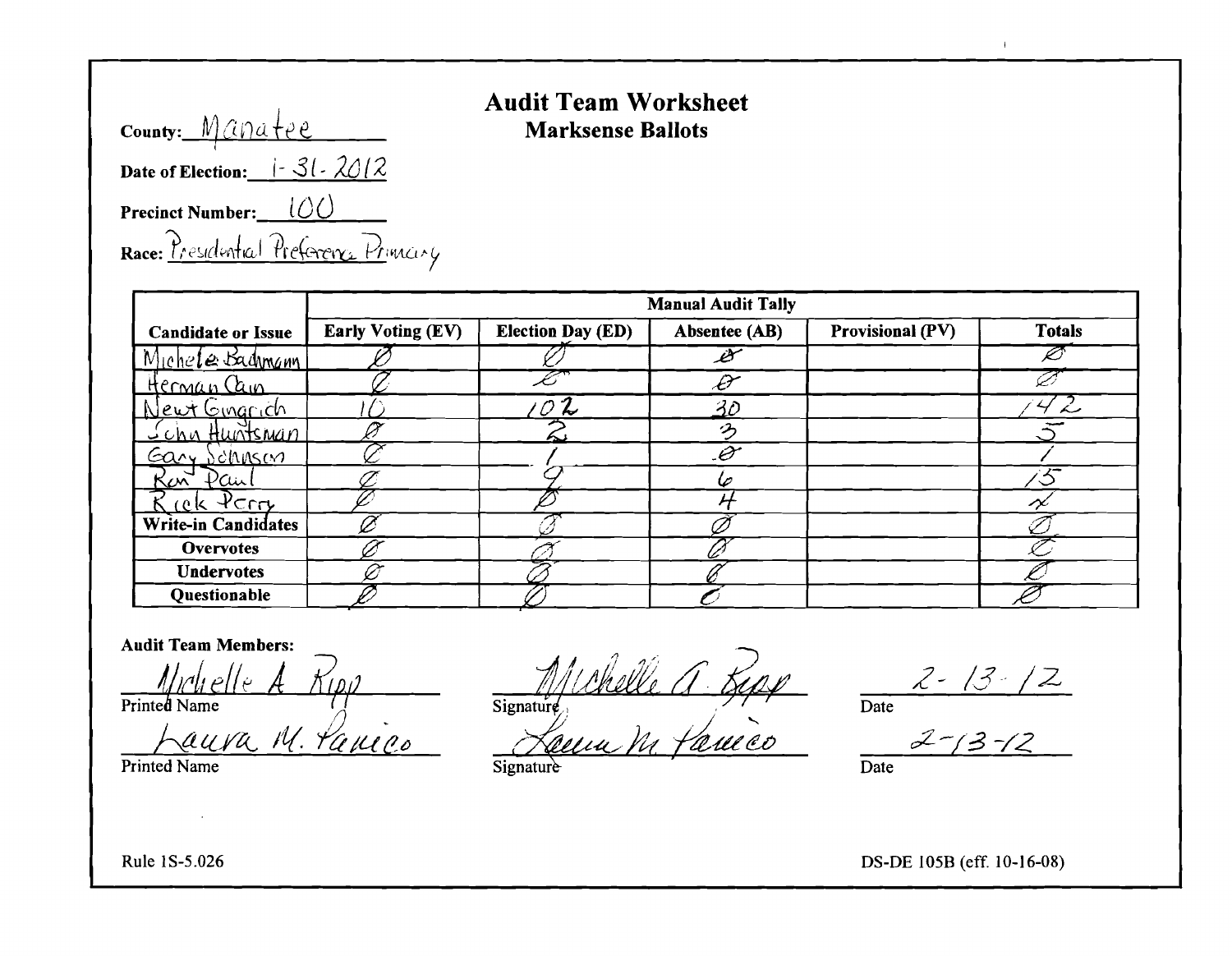**County:** <u>*Manatee* **Marksense Ballots**</u> Date of Election:  $\frac{1}{2}$ .  $\frac{31}{1}$ .  $2012$ . **Precinct Number:** I*DO*  Race: Presidential Preference Trancity 2

# **Audit Team Worksheet**

|                            | <b>Manual Audit Tally</b> |                          |                      |                         |               |  |  |
|----------------------------|---------------------------|--------------------------|----------------------|-------------------------|---------------|--|--|
| <b>Candidate or Issue</b>  | <b>Early Voting (EV)</b>  | <b>Election Day (ED)</b> | <b>Absentee (AB)</b> | <b>Provisional (PV)</b> | <b>Totals</b> |  |  |
| Komney                     |                           |                          | $+2$                 |                         | 156           |  |  |
| Rick Santorun              | 2                         | いろ                       |                      |                         | 28            |  |  |
|                            |                           |                          |                      |                         |               |  |  |
|                            |                           |                          |                      |                         |               |  |  |
|                            |                           |                          |                      |                         |               |  |  |
|                            |                           |                          |                      |                         |               |  |  |
| <b>Write-in Candidates</b> |                           |                          |                      |                         |               |  |  |
| <b>Overvotes</b>           |                           |                          |                      |                         |               |  |  |
| <b>Undervotes</b>          |                           |                          |                      |                         |               |  |  |
| Questionable               |                           |                          |                      |                         |               |  |  |

Printed Name Date Date Signature I and Signature Date Date

Audit Team Members:<br>haven a integral of the Russian of the *Muchelle A. Repp.* 2-13-12<br>have M. fame? Buile M. fameas 2-13-12 Printed Name<br>
<u>Naura M. faure</u><br>
Signature M. faure : Signature M. faure Date

Rule 1S-5.026 DS-DE 105B (eff. 10-16-08)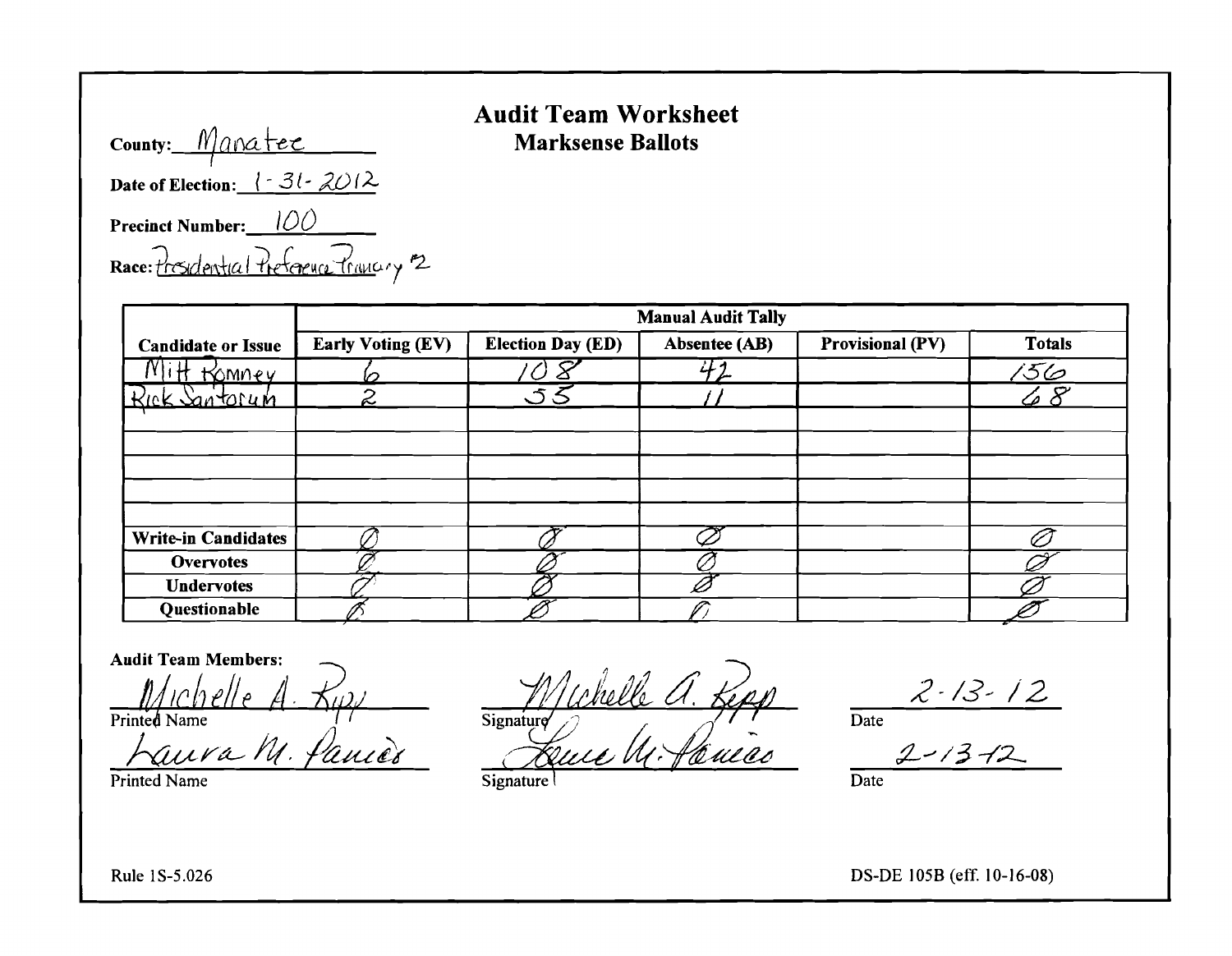|                    | <b>Audit Team Worksheet</b> |
|--------------------|-----------------------------|
| <b>DRE Ballots</b> |                             |

county: Manatee \_\_\_<br>---<sup>---</sup> Date of Electiorr:JanU~rV:3\ )dol;l Precinct Number:  $\Omega$ Race: Presidentia

|                           | <b>Manual Audit Tally</b> |                          |                         |                      |  |  |  |  |
|---------------------------|---------------------------|--------------------------|-------------------------|----------------------|--|--|--|--|
| <b>Candidate or Issue</b> | <b>Early Voting (EV)</b>  | <b>Election Day (ED)</b> | <b>Provisional (PV)</b> | <b>Totals</b>        |  |  |  |  |
| <u>Sachmann</u>           |                           |                          |                         |                      |  |  |  |  |
| $\alpha$                  |                           | œ                        |                         |                      |  |  |  |  |
| <u>onnarich</u>           |                           |                          |                         |                      |  |  |  |  |
| rtsman                    |                           |                          |                         |                      |  |  |  |  |
| khasen                    |                           |                          |                         |                      |  |  |  |  |
| へい                        |                           |                          |                         | $\bar{\mathcal{Q}}$  |  |  |  |  |
| Kerry                     |                           |                          |                         |                      |  |  |  |  |
| Kampey                    |                           | œ                        |                         | $\ddot{\mathcal{D}}$ |  |  |  |  |
| Traction<br>RI            | ∕                         |                          |                         | $\mathcal{L}$        |  |  |  |  |
| Write-in Candidates       |                           |                          |                         |                      |  |  |  |  |
| <b>Undervotes</b>         |                           |                          |                         |                      |  |  |  |  |

Audit Team Members:<br>3-aron A. Strinted Name <u>2|13/12</u>  $Signature$ Date aneu Digne  $\frac{2|13|12}{\text{Date}}$ Printed Name Signature

Rule 1S-5.026 DS-DE 105A (eff. 10-16-08

 $\mathbf{L}^{\mathbf{r}}$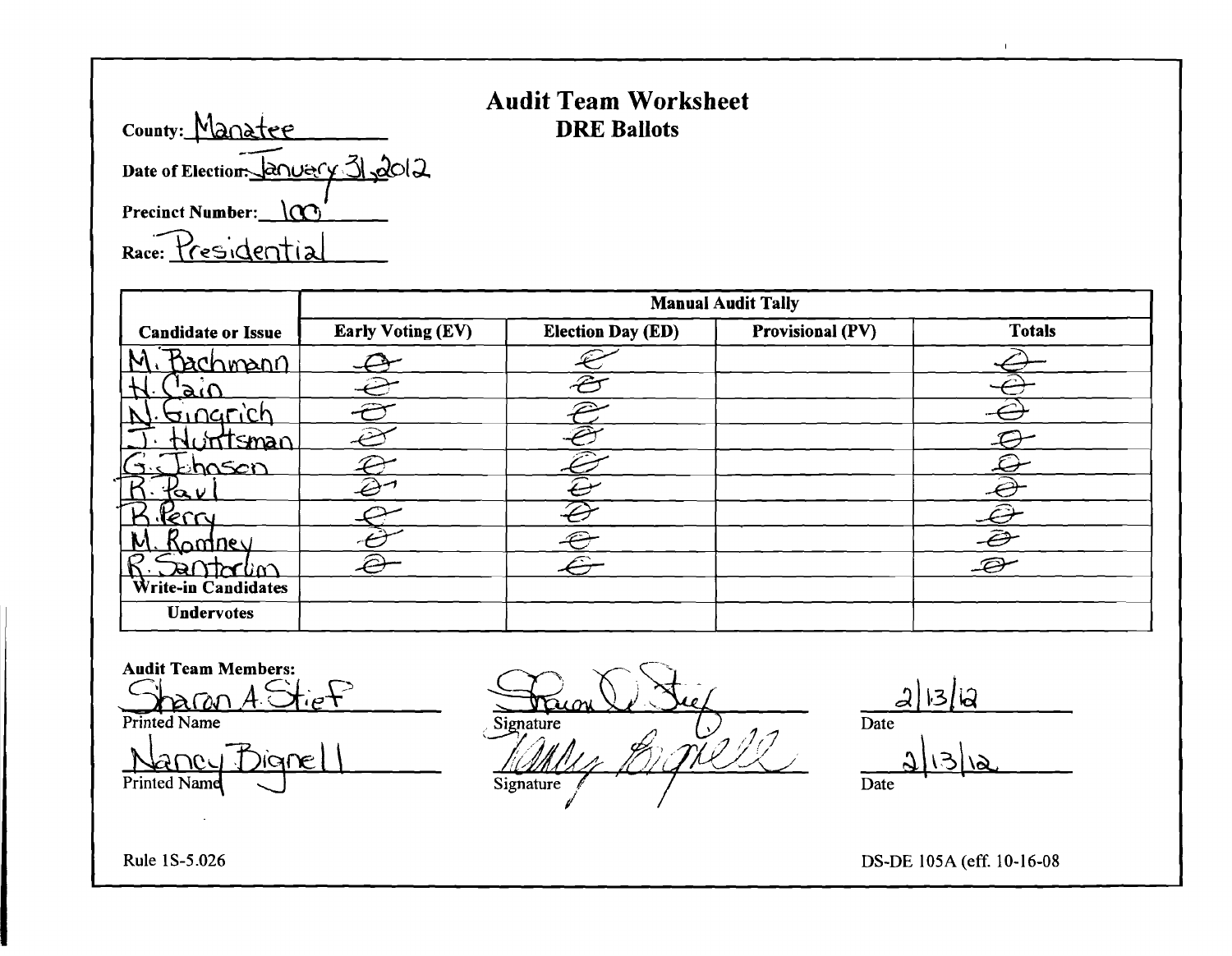|                                                | <b>Election Summary Report</b><br>Presidential Preference Primary<br>Manatee County, Florida<br>January 31, 2012<br>Summary For PCT 100 / Braden River United Methodist Church, All Counters, All Races |               |                                           |             |       | Date:02/13/12<br>Time:09:18:07<br>Page:1 of 1 |
|------------------------------------------------|---------------------------------------------------------------------------------------------------------------------------------------------------------------------------------------------------------|---------------|-------------------------------------------|-------------|-------|-----------------------------------------------|
| Registered Voters 1001 - Cards Cast 391 39.06% |                                                                                                                                                                                                         |               | Num. Report Precinct 1 - Num. Reporting 1 |             |       | 100.00%                                       |
| <b>Republican Candidates</b>                   | <b>REP</b>                                                                                                                                                                                              |               |                                           |             |       |                                               |
|                                                | Precincts                                                                                                                                                                                               | Absentee      | EV                                        | <b>PROV</b> | Total |                                               |
| Number of Precincts                            |                                                                                                                                                                                                         |               |                                           |             |       |                                               |
| <b>Precincts Reporting</b>                     |                                                                                                                                                                                                         |               |                                           |             |       | 100.0 %                                       |
| <b>Total Votes</b>                             | 277                                                                                                                                                                                                     | 96            | 18                                        |             | 391   |                                               |
| <b>Times Blank Voted</b>                       |                                                                                                                                                                                                         |               |                                           |             |       |                                               |
| <b>Times Over Voted</b>                        |                                                                                                                                                                                                         |               |                                           |             |       |                                               |
| Number Of Under Votes                          |                                                                                                                                                                                                         |               | 0                                         |             |       |                                               |
| Michele Bachmann                               |                                                                                                                                                                                                         |               | 0                                         |             | 0     | 0.00%                                         |
| Herman Cain                                    |                                                                                                                                                                                                         |               |                                           |             | 0     | $0.00\%$                                      |
| Newt Gingrich                                  | 102                                                                                                                                                                                                     | 30            | 10                                        |             | 142   | 36.32%                                        |
| Jon Huntsman                                   |                                                                                                                                                                                                         |               |                                           |             |       | 1.28%                                         |
| Gary Johnson                                   |                                                                                                                                                                                                         |               |                                           |             |       | 0.26%                                         |
| Ron Paul                                       |                                                                                                                                                                                                         |               |                                           |             | 15    | 3.84%                                         |
| <b>Rick Perry</b>                              |                                                                                                                                                                                                         |               |                                           |             | 4     | 1.02%                                         |
| Mitt Romney                                    | 108                                                                                                                                                                                                     | 42            |                                           |             | 156   | 39.90%                                        |
| <b>Rick Santorum</b>                           | 55<br>in a mar                                                                                                                                                                                          | $\mathbf{11}$ |                                           |             | 68    | 17.39%                                        |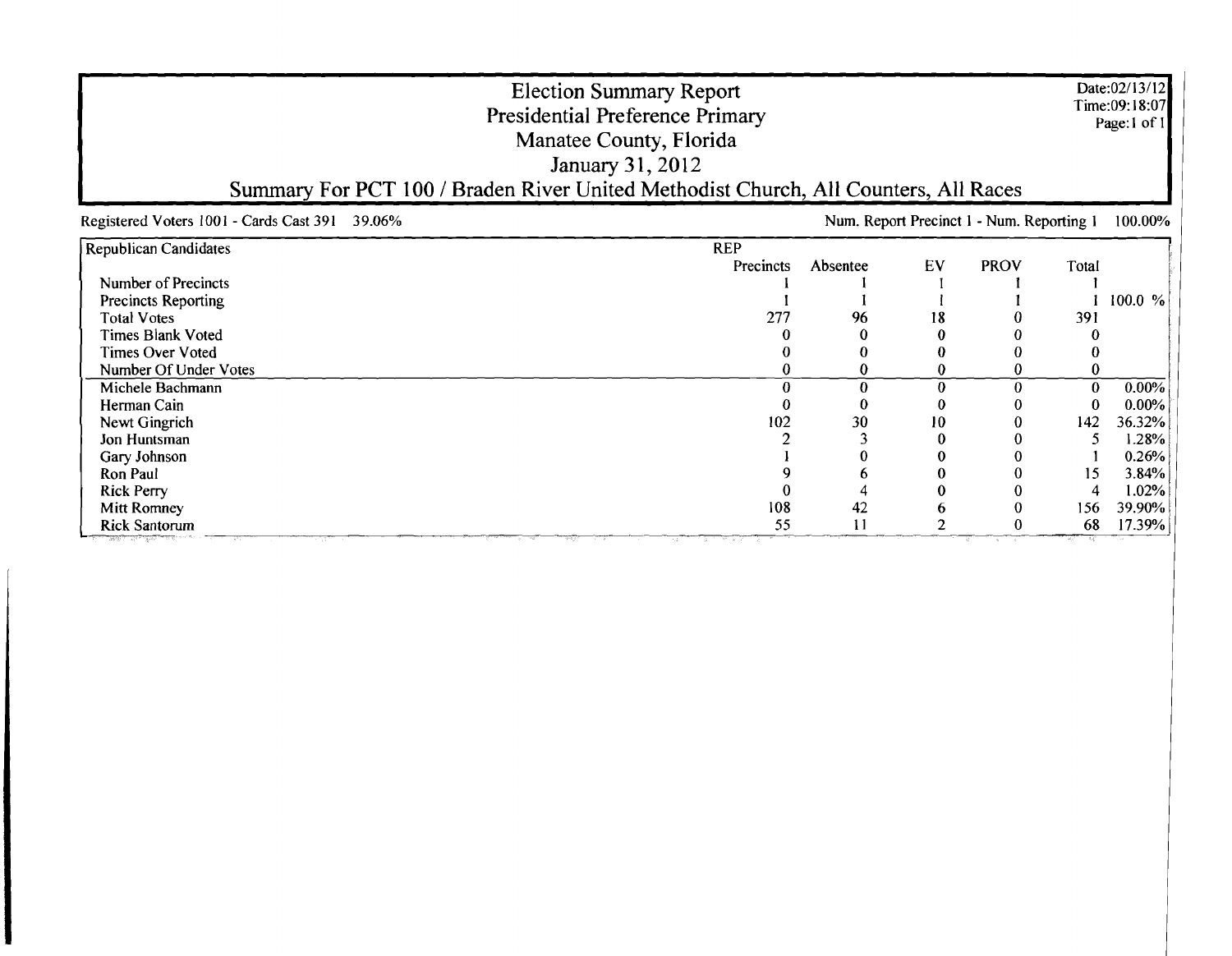# **Precinct Summary**

Race Audited: <u>Pres. Pref.</u> Primary Precinct Number: ---'---'------ **\t.-tO**

| Candidate Name or Issue Choice | <b>Voting System</b><br>Total | <b>Manual Public</b><br><b>Tally Total</b> | Difference $(+ or -)$ |
|--------------------------------|-------------------------------|--------------------------------------------|-----------------------|
| <u>BACHMANN</u>                |                               |                                            | Õ                     |
| CAIN                           | O                             | ⌒                                          | $\mathcal{O}$         |
| GINGRICH                       | 71                            |                                            | $\mathcal{O}$         |
| <u>HUNTSMAN</u>                | Ò                             | 冖                                          | Ô                     |
| JOHN SON                       | O                             | C                                          | $\mathcal{O}$         |
| <b>PAU</b>                     | 58                            | 58                                         | ©                     |
| 'ERR                           | ス                             | ス                                          | $\mathcal{O}$         |
|                                | 349                           | 349                                        | $\circ$               |
| SANTORUM                       | 103                           | 103                                        | $\circ$               |
|                                |                               |                                            |                       |
|                                |                               |                                            |                       |
|                                |                               |                                            |                       |
|                                |                               |                                            |                       |
|                                |                               |                                            |                       |
|                                |                               |                                            |                       |
|                                |                               |                                            |                       |

| Number of ballots overvoted:    |   |  |
|---------------------------------|---|--|
| Number of ballots undervoted:   | へ |  |
| Number of questionable ballots: |   |  |

(Attach a separate Precinct Summary for each precinct audited.)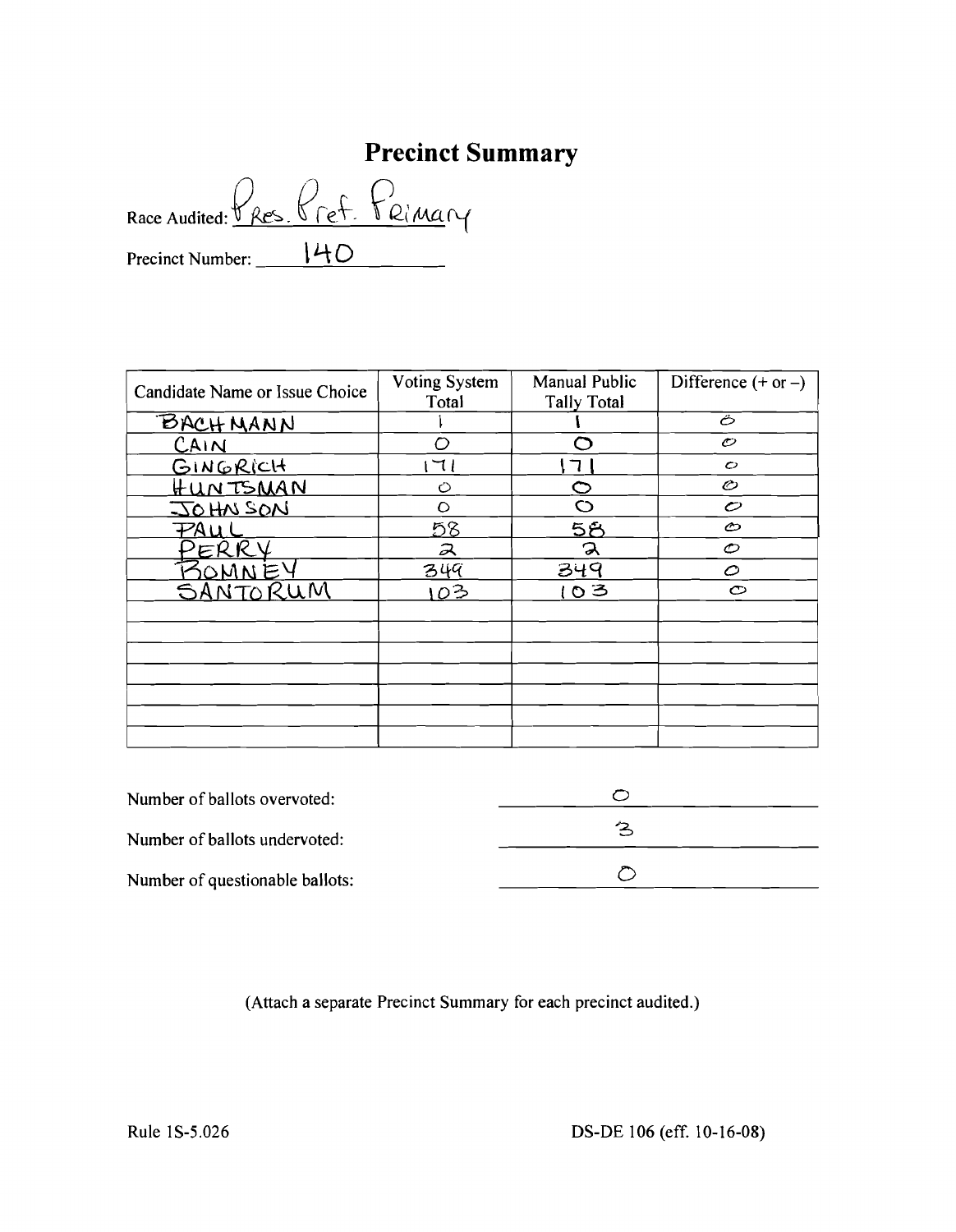|                  | <b>Audit Team Worksheet</b> |
|------------------|-----------------------------|
| County: MANA TEE | <b>Marksense Ballots</b>    |

| County: MANA TEE                       |  |
|----------------------------------------|--|
| Date of Election: $\frac{1}{3}$ / 2012 |  |
| Precinct Number: 140                   |  |
| Race: PRES. Pref. PRIMARY              |  |

|                            | <b>Manual Audit Tally</b> |                          |                         |                         |               |  |  |
|----------------------------|---------------------------|--------------------------|-------------------------|-------------------------|---------------|--|--|
| <b>Candidate or Issue</b>  | <b>Early Voting (EV)</b>  | <b>Election Day (ED)</b> | Absentee (AB)           | <b>Provisional (PV)</b> | <b>Totals</b> |  |  |
| Bachmann                   |                           |                          |                         |                         | €             |  |  |
| CAIN                       |                           |                          |                         |                         |               |  |  |
| Gingrich                   |                           | 3                        | 45                      |                         |               |  |  |
| <u>HUNTSMAN</u>            |                           |                          |                         |                         |               |  |  |
| JOHNSOY                    |                           |                          |                         |                         |               |  |  |
| -aui                       |                           | $3\overline{6}$          | $\partial \overline{z}$ |                         | 58            |  |  |
| $'\!\!\varphi\mathcal{R}R$ |                           |                          |                         |                         | Ω             |  |  |
| <b>Write-in Candidates</b> |                           |                          |                         |                         |               |  |  |
| <b>Overvotes</b>           |                           |                          |                         |                         |               |  |  |
| <b>Undervotes</b>          |                           |                          |                         |                         |               |  |  |
| Questionable               |                           |                          |                         |                         |               |  |  |

#### Audit Team Members:

Linda Printed Name  $C$ INAY NELSON Printed Name

Stran a Cote Signature  $Qual, Q$  neben 1-13-12

 $1 - 13 - 12$ Date

 $\mathbf{r}$ 

Signature  $\sqrt{ }$  Date

Rule 1S-5.026 DS-DE 105B (eff. 10-16-08)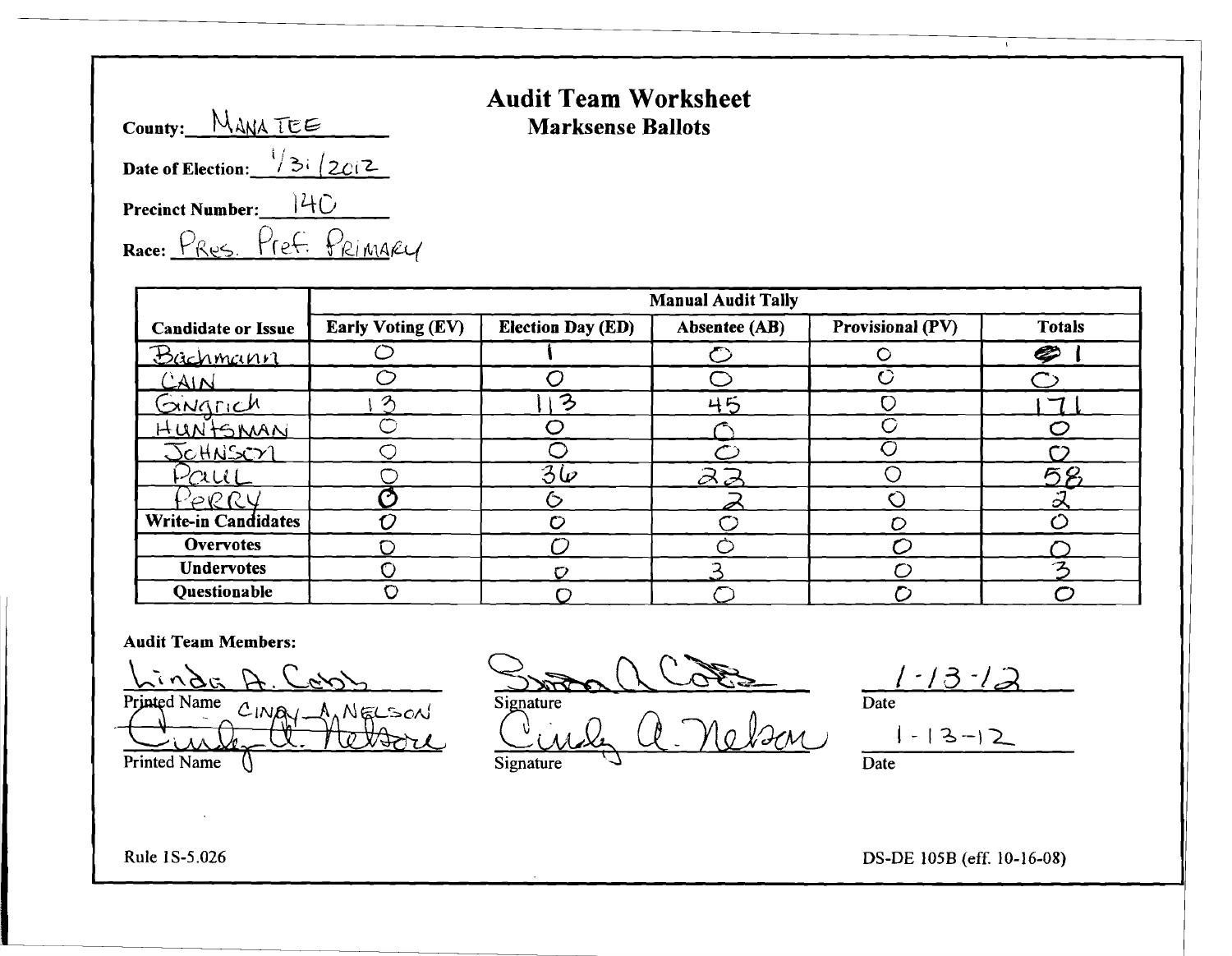| County: MANATEE                       |  |
|---------------------------------------|--|
| Date of Election: $\frac{1}{31}$ 2012 |  |
| Precinct Number: $\bigcup \{ \bigcup$ |  |
| Race: PRES. Pref. PRIMARY             |  |

## Audit Team Worksheet Marksense Ballots

|                            | <b>Manual Audit Tally</b> |                          |               |                         |               |  |  |
|----------------------------|---------------------------|--------------------------|---------------|-------------------------|---------------|--|--|
| <b>Candidate or Issue</b>  | <b>Early Voting (EV)</b>  | <b>Election Day (ED)</b> | Absentee (AB) | <b>Provisional (PV)</b> | <b>Totals</b> |  |  |
|                            | $\partial$                | 227                      | $1\circ$      | $\circ$                 | 340           |  |  |
| BOMNEY<br>SANTORIUM        | ζ                         |                          | 23            |                         | いろ            |  |  |
|                            |                           |                          |               |                         |               |  |  |
|                            |                           |                          |               |                         |               |  |  |
|                            |                           |                          |               |                         |               |  |  |
|                            |                           |                          |               |                         |               |  |  |
|                            |                           |                          |               |                         |               |  |  |
| <b>Write-in Candidates</b> |                           |                          |               |                         |               |  |  |
| <b>Overvotes</b>           |                           |                          |               |                         |               |  |  |
| <b>Undervotes</b>          |                           |                          |               |                         |               |  |  |
| <b>Questionable</b>        |                           |                          |               |                         |               |  |  |

#### Audit Team Members:

Printed Name CINDY A NECSON Printed Name (

 $\frac{1-13-12}{\text{Signature}}$   $\frac{1-13-12}{\text{Date}}$ 

Signature Date<br>Signature ( Nelson Date<br>Signature ( Nelson Date  $s_{in}$  (1) Melson  $1-13-12$ 

Date

Rule 1S-5.026 DS-DE 105H (eff. 10-16-08)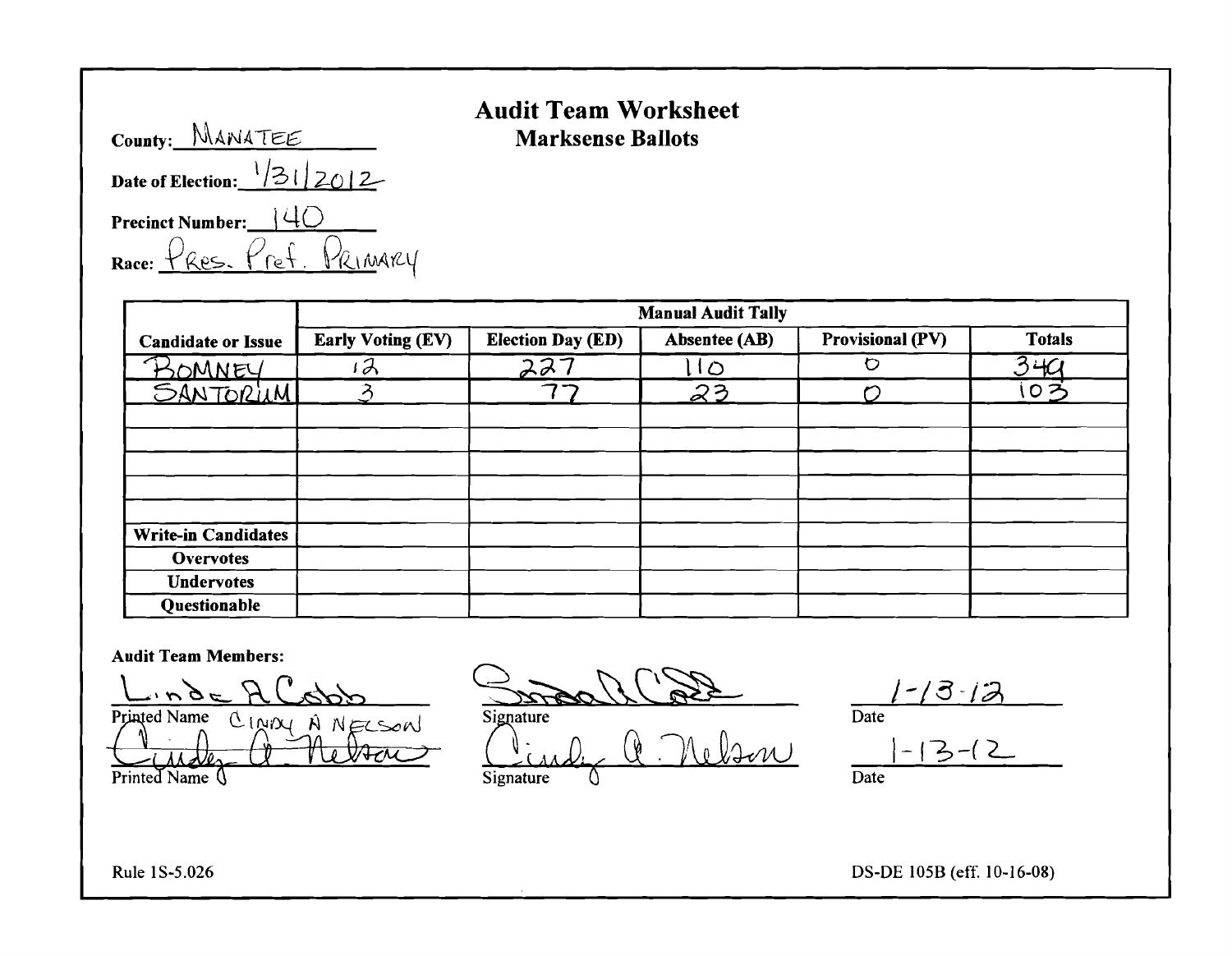| County: Manatee       |
|-----------------------|
| Date of Election 2012 |
| Precinct Number: 46   |
| Race: Presidential    |

## **Audit Team Worksheet**  DRE Ballots

|                               | <b>Manual Audit Tally</b> |                          |                         |               |  |  |  |
|-------------------------------|---------------------------|--------------------------|-------------------------|---------------|--|--|--|
| <b>Candidate or Issue</b>     | <b>Early Voting (EV)</b>  | <b>Election Day (ED)</b> | <b>Provisional (PV)</b> | <b>Totals</b> |  |  |  |
| .N<br><u>Sechmann</u>         |                           |                          |                         |               |  |  |  |
|                               |                           |                          |                         |               |  |  |  |
|                               |                           |                          |                         |               |  |  |  |
| tsman                         |                           |                          |                         |               |  |  |  |
| (၁<br>$\alpha$ hn So $\Omega$ |                           |                          |                         |               |  |  |  |
| ac.                           |                           |                          |                         |               |  |  |  |
| Prru                          |                           | ⊝                        |                         |               |  |  |  |
| <u>Fonney</u><br>M            |                           |                          |                         |               |  |  |  |
| I۴<br><u>untorym</u>          |                           |                          |                         |               |  |  |  |
| Write-in Candidates           |                           |                          |                         |               |  |  |  |
| <b>Undervotes</b>             |                           |                          |                         |               |  |  |  |

Audit Team Members: <u> Staren A. Stief</u>  $\overline{\phantom{0}}$ Printed Name Nancy Bignell France Stif  $\overline{a}$ Signature *1/24!ifeV8zfWJ'j* Signature  $2|3|0$  $rac{2}{\text{Date}}$  $2|$  13 Date

Rule IS-5.026

DS-DE 105A (eff. 10-16-08

 $\mathbf{r}$